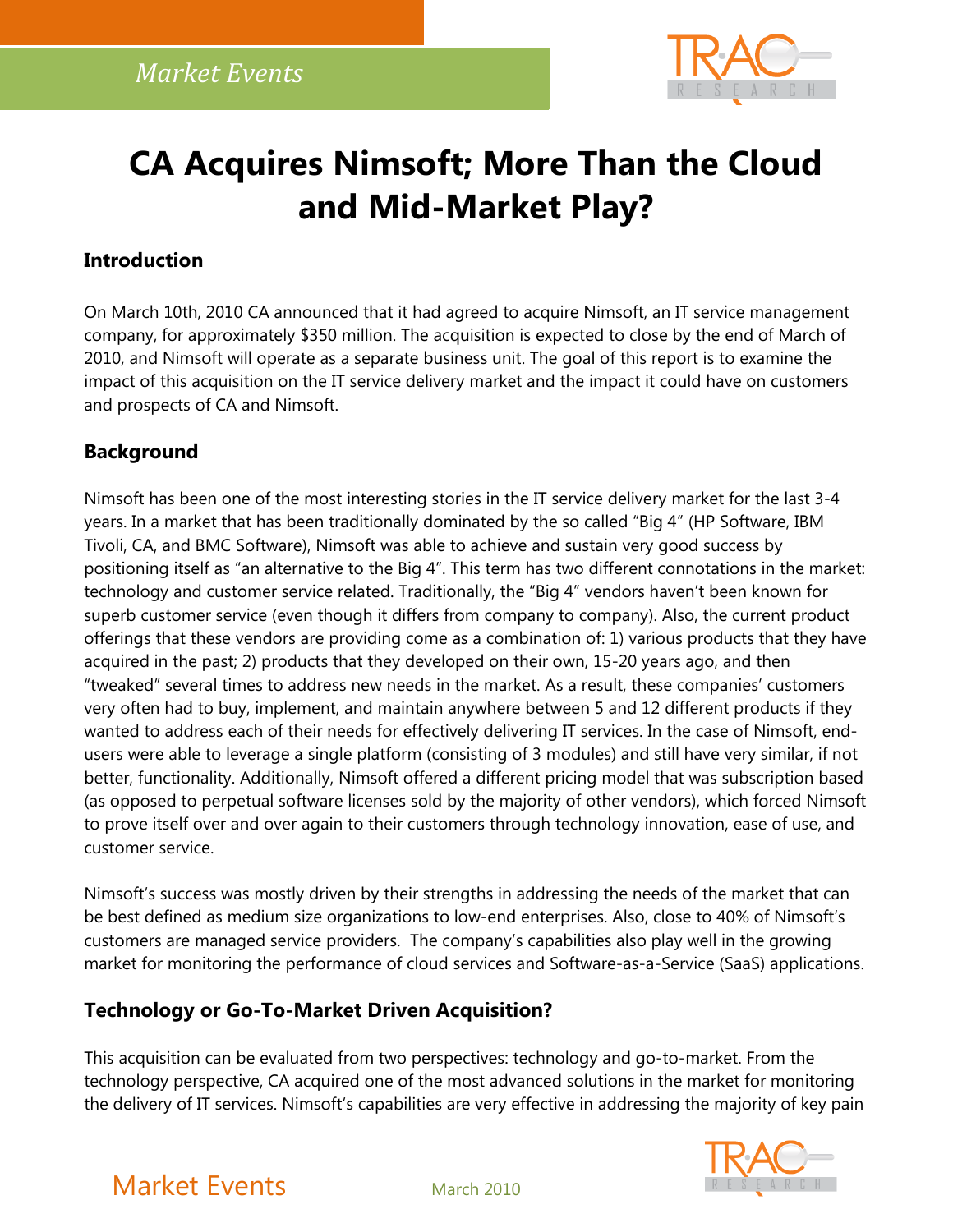points that end-users are experiencing today, and the solution is much easier to implement and manage, as compared to many other products in the market. Additionally, the acquisition allows CA to add some of the market leading capabilities for monitoring cloud services, which is one of the key areas of focus for CA. However, there is a significant overlap between Nimsoft's technology and CA's current offerings for managing IT service delivery and very little synergy between this technology and the Wily, eHealth, NetQoS and Spectrum product families.

From the go-to-market perspective, the acquisition immediately strengthens CA's position in the midmarket, while allowing them to grow their managed service provider business. Is this acquisition a good move for CA? No question about that. However, even though this acquisition presents a very good opportunity for CA, the company has some important decisions to make, and these decisions will determine the return they get on this investment.

Given Nimsoft's core strengths, the acquisition enables CA to strengthen its position in at least four key areas:

1. Mid-market and lower end of the large enterprise market (or what CA calls, "emerging enterprises")

- 2. Cloud monitoring for both end-user organizations and cloud providers
- 3. Overall market for IT performance monitoring, as it gives them one of the most competitive solutions in the market
- 4. MSP market

However, the acquisition does not guarantee success for CA in any of these areas, and they will have to make several internal adjustments to take full advantage of these opportunities.

It should be noted that Nimsoft's "secret sauce" had many different ingredients and the capabilities of their solutions are only one of them. Nimsoft's corporate culture, sales model, and customer service allowed them to develop relationships with their customers that were much deeper than that of their much larger competitors (CA included). That is one of the key reasons they were able to achieve and sustain double-digit growth over the last five years while more than half of their revenues came from license renewals. This presents a major test for CA to prove once and for all that it is no longer a company "where software goes to die". If CA can prove to Nimsoft's current install-base that they share the same values with Nimsoft and that they are truly committed to proving themselves to their customers year after year, it would be a major win that would go well beyond keeping Nimsoft's current customer base intact.

Over the last two years, CA did a good job of gradually changing its reputation from a company that is making acquisitions just to improve its revenue stream (or get emerging competitors out of the way) to a vendor that has a very clear vision, and it is buying only the missing pieces to a large puzzle they had envisioned. The Wily acquisition was a good chance for CA to prove that they are serious about changing how they go about strengthening their position in the market, and it is safe to say that they already passed the test. However, the Nimsoft acquisition gives CA a leg up in the two markets that

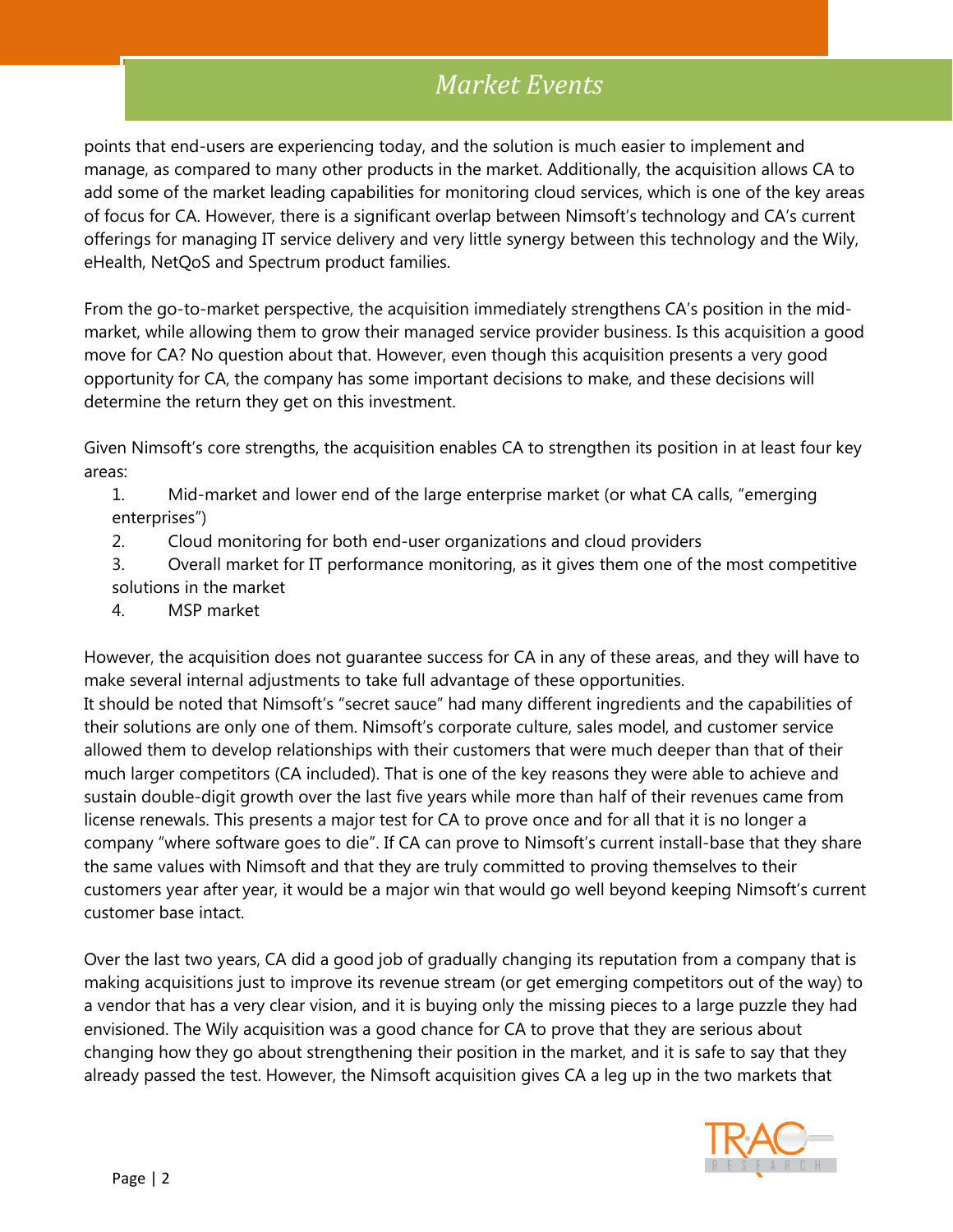they traditionally have had a hard time competing in: mid-market and MSPs. Leveraging Nimsoft's technology only, will not be enough for CA to become a true leader in these markets, and the company's success will be largely determined by its willingness to adjust its delivery methods, sales approach, and marketing messaging to the needs of these markets.

### **Addressing Key Market Trends**

Systems management and IT service delivery markets have gone through a lot of changes over the last three years. The current market landscape consists of both products that were designed 15-20 years ago to address a different set of problems than those that end-users are experiencing today and of solutions that recently entered the market and were designed to manage new types of enterprise infrastructure. The market was traditionally dominated by the "Big 4", but changes in end-user requirements and the increased complexity of managing IT infrastructure changed a lot of dynamics in this market and opened up opportunities for new and innovative solutions.

"Big 4" vendors chose different strategies for dealing with these new challenges. Some of them are predominately relying on periodically upgrading products that they developed, or acquired years ago, and using their pricing models to "lock" their customers into long-term commitments. Others choose to deal with these new trends head on and reinvent themselves as providers of solutions that will address the challenges of the present and future, not the past. CA falls into the latter group of vendors. Over the last 12 months, CA made a few significant moves to position itself as a leader in the IT service delivery market. This is not only a result of the 5 acquisitions that CA has made in the last 12 months, but also the packaging and positioning of products that they already had. In terms of their technology initiatives, they did a good job of understanding the importance of a transaction-based approach for monitoring the delivery of IT services, which is something that forward-thinking organizations increasingly care about. Also, they have been leveraging the strengths of their CA Wily product to position themselves as a leader in the growing end-user monitoring market.

However, there are some other trends in the market that could pose significant challenges for CA's execution of its strategy in the IT service delivery market. These trends can be summarized as the following:

**Ease of deployment and management.** Organizations are getting tired of having to use many different toolsets to manage their infrastructure, long and labor intensive deployment cycles, as well as the amount of instrumentation it takes to get these products up and running. For that reason, they are becoming increasingly interested in using a single product, or multiple products that can be managed through a single platform.

• **Usability of performance information.** Many organizations are experiencing the following problem: improvements in the ability to collect data about the quality of IT service delivery do not necessarily translate into performance improvements. As the complexity of enterprise infrastructure increases, the role that analytics plays in turning this data into actionable and relevant information is becoming more important.

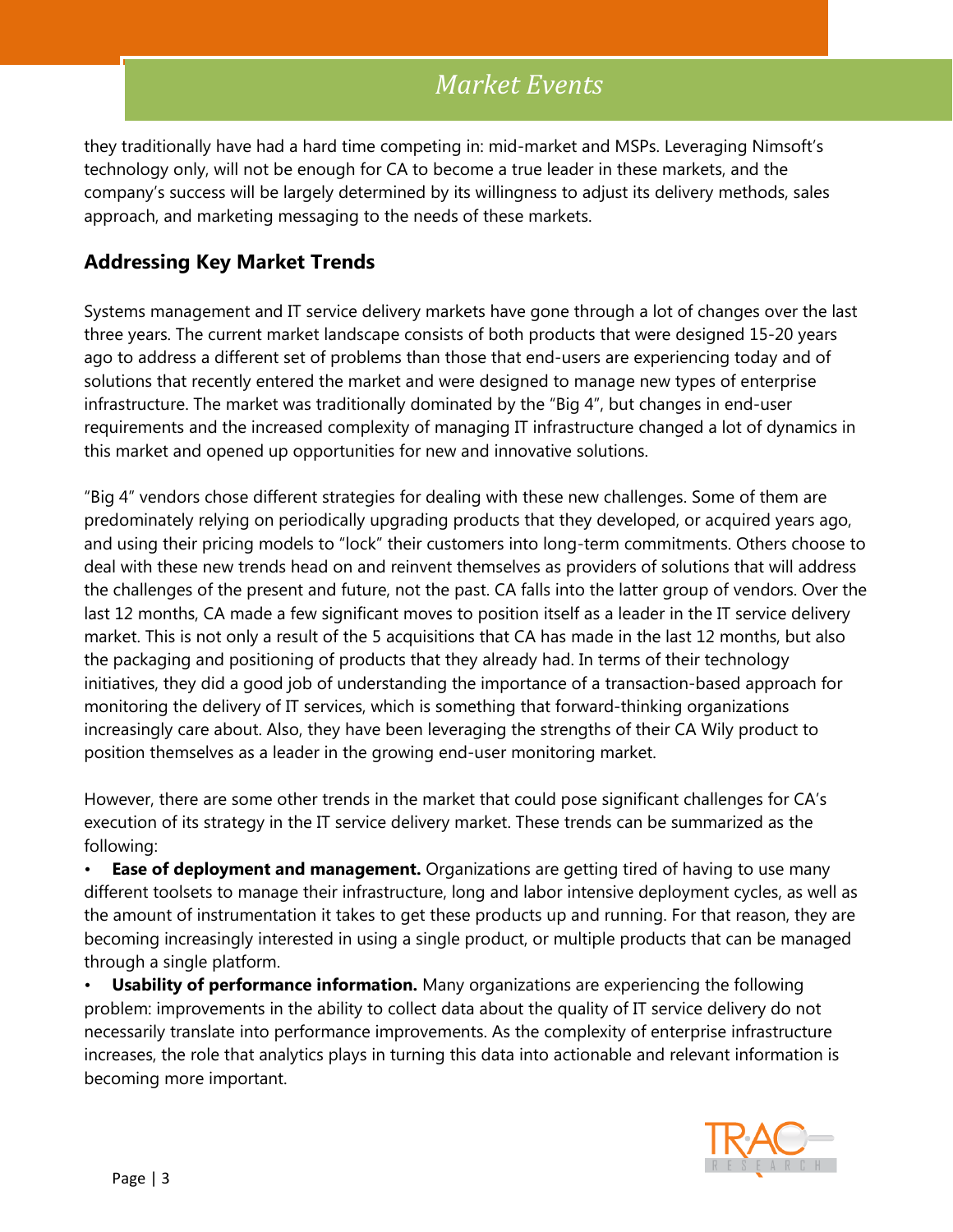• **Aligning IT initiatives with business requirements.** Even though organizations are becoming increasingly interested in changing IT from a cost center to a source of innovation and business growth, many of them are still spending too many resources on just "keeping the lights on" and maintaining and managing the IT infrastructure that they already have in place. This leaves an insufficient portion of their IT budgets for investments in new IT projects and services that can truly support business growth and create competitive differentiators.

Nimsoft has been successful in addressing each of these trends, as it was: 1) providing a unified solution that is easy to deploy and manage; 2) delivering advanced performance analytics built around the idea of delivering the right information to the right people at the right time; 3) enabling organizations to significantly reduce the cost of IT operations. CA's success in dealing with these issues will depend on a strategic decision that they need to make: should Nimsoft become just another toolset in CA's portfolio or the cornerstone of their new IT management offerings?

#### **Keep an Eye on the IT Service Delivery Mid-Market**

The mid-market for IT service delivery solutions has been generally underserved. Many larger vendors were not focusing on this market segment, and they were not able to offer solutions that were flexible and easy to use and manage, but still include all technology capabilities that end-users needed. However, there are a number of vendors that are keeping their fingers crossed that CA will fail to take advantage of Nimsoft's technology as they are realizing a potential existing in this market and are going after it pretty hard.

Nimsoft has a leadership position in this market, and even though their mantra was "an alternative to the Big 4" their true competitors were the likes of Zenoss, Nagios, Quest Software, SolarWinds, NetIQ, and Dell's SilverBack Technologies. It is expected that these companies will see the acquisition as a major opportunity and keep CA and Nimsoft on their toes and wait for their mistakes to increase their share of the market. Additionally, emerging vendors such as AccelOps and Zyrion are well positioned to continue their growth and address some of the top challenges that end users are experiencing. Lastly, CA is not the only one of the Big 4 who understands opportunities that this market presents, as small to medium size enterprises are one of the key focus areas for HP Software in 2010.

The mid-market is expected to keep growing, but is also expected to continue to be the key source of innovation in the IT service delivery market. We are already seeing innovative vendors such as Zenoss leveraging their open source platform and innovativeness of their community to create competitive advantages in managing new and emerging types of enterprise infrastructures. Also, emerging vendors such as AccelOps are putting together an advanced mix of IT management capabilities while providing delivery methods and pricing models that are very compelling to this market segment. And large vendors such as HP are leveraging their strengths in the cloud and SaaS technologies to put together an innovative set of capabilities that could be very appealing for this market as well.